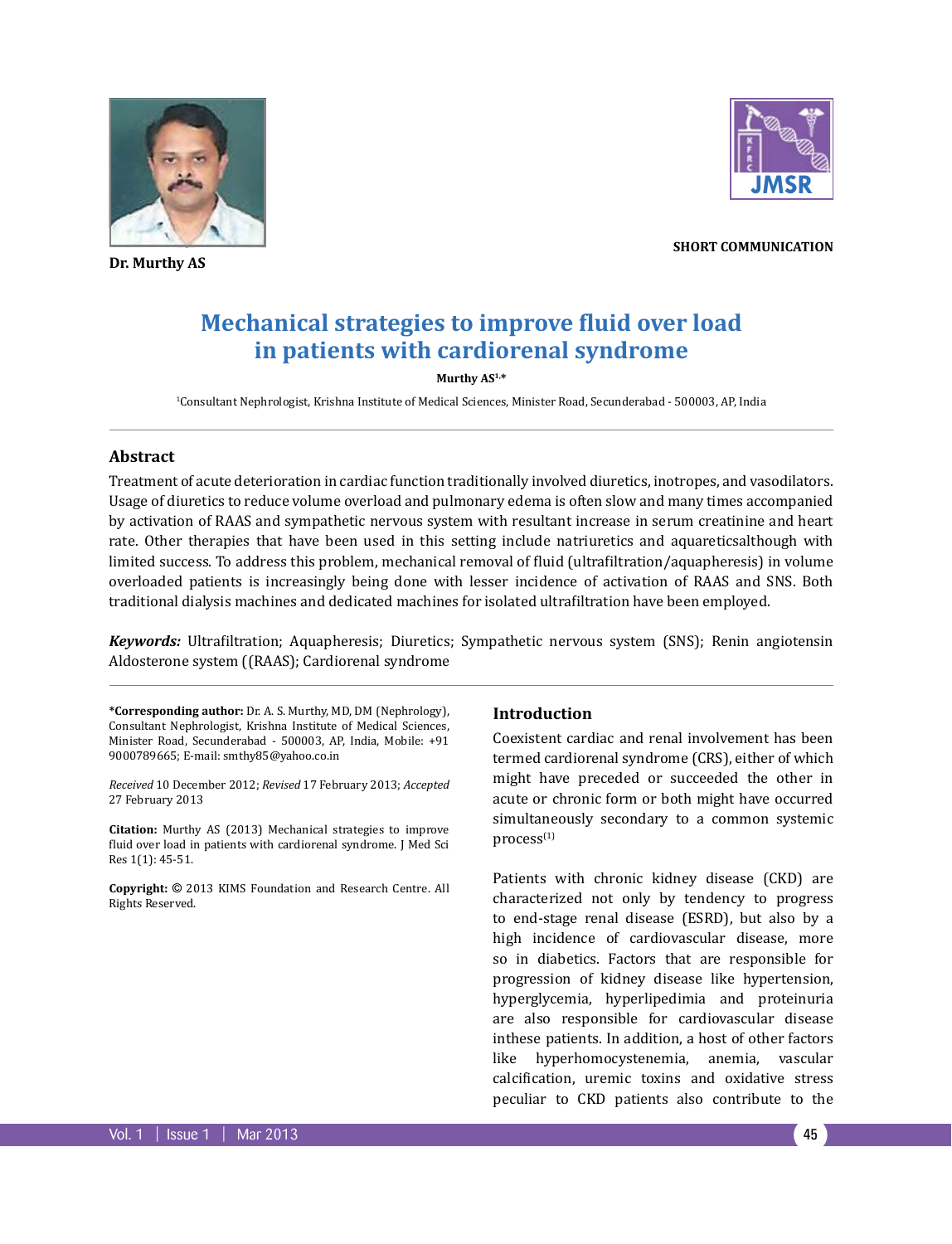excessive cardiovascular mortality in these patients. Accelerated atherosclerosis and cardiomyopathy account for various manifestations of cardiovascular disease in these patients. In contrast to non CKD patients, coronary artery disease (CAD) in these patients manifests more frequently as sudden cardiac death and congestive heart failure [2].

## **Diuretics**

Diuretics form the main stay of therapy for control of volume overload in patients with congestive heart failure(CHF) [3]. Of these, loop diuretics like Furosemide and Torsemide are the most frequently used agents, usually in combination with Potassium sparing diuretics like Spironolactone and Amiloride. Loop diuretics are associated with a classic doseresponse curve between the rate of diuretic excretion and the natriuresis [4]. Patients with CHF have a lesser response to a given dose than normal subjects for many reasons such as, decreased diuretic delivery to the kidney because of reduced renal blood flow, and increased sodium reabsorption at distal sites due to hypoperfusion-induced activation of the renin-angiotensin-aldosterone [4]. In addition, intestinal absorption of an oral loop diuretic may be delayed due to edematous state. These changes along with coexistent renal dysfunction require increasing doses of diuretics often as continuous infusions [5]. Thiazides may need to be added to loop diuretics to augment natriuresis.Loop diuretic effectiveness is often limited by coexistent hypoalbuminemia and proteinuria which increases diuretic resistance [6].

# **Potential complications of diuretics in patients with CHF**

Though diuretics improve symptoms and signs related to fluid overload, this is often complicated by electrolyte imbalances (hypokalemia, hyponatremia) activation of RAAS, and sympathetic nervous system. These changes in the long term may translate in to adverse outcomes as observed in some studies [4, 7]. The evaluation study of congestive failure and pulmonary artery catheterization effectiveness (ESCAPE) trial [8], conducted to evaluate the use of pulmonary artery catheter in subjects admitted to the hospital with advanced heart failure, found a correlation between inpatient loop diuretic dose and adjusted 6-month mortality. In this trial 395 patients received diuretics in-hospital. A strong relation

between dose and mortality was seen (p=0.003), especially at doses >300mg/day. (Figure 1).



Dose remained a significant predictor of mortality after adjusting for baseline variables that significantly predicted mortality. Using the acute decompensated heart failure national registry (ADHERE) [9], a large nationwide database of patients admitted to the hospital with heart failure, investigators were able to demonstrate that subjects receiving an inpatient intravenous dose of less than 160 mg of Furosemide equivalents had lower in-hospital mortality, fewer episodes of worsening renal function, and shorter length of stay than subjects treated with >160 mg of furosemide equivalents per day. Diuretic strategies in patients with acute decompensated heart failure (DOSE study) is a prospective, double-blind, randomized trial, where 308 patients with acute decompensated heart failure received furosemide administered intravenously by means of either a bolus every 12 hours or continuous infusion and at either a low dose (equivalent to the patient's previous oral dose) or a high dose (2.5 times theprevious oral dose). There were no significant differences in patients' global assessment of symptoms or in the change in renal function when diuretic therapy was administered by bolus as compared with continuous infusion or at a high dose as compared with a low dose [5, 10].

#### **Mechanical methods of removing fluid**

Apart from symptoms due to pulmonary congestion and low output state, congestive heart failure is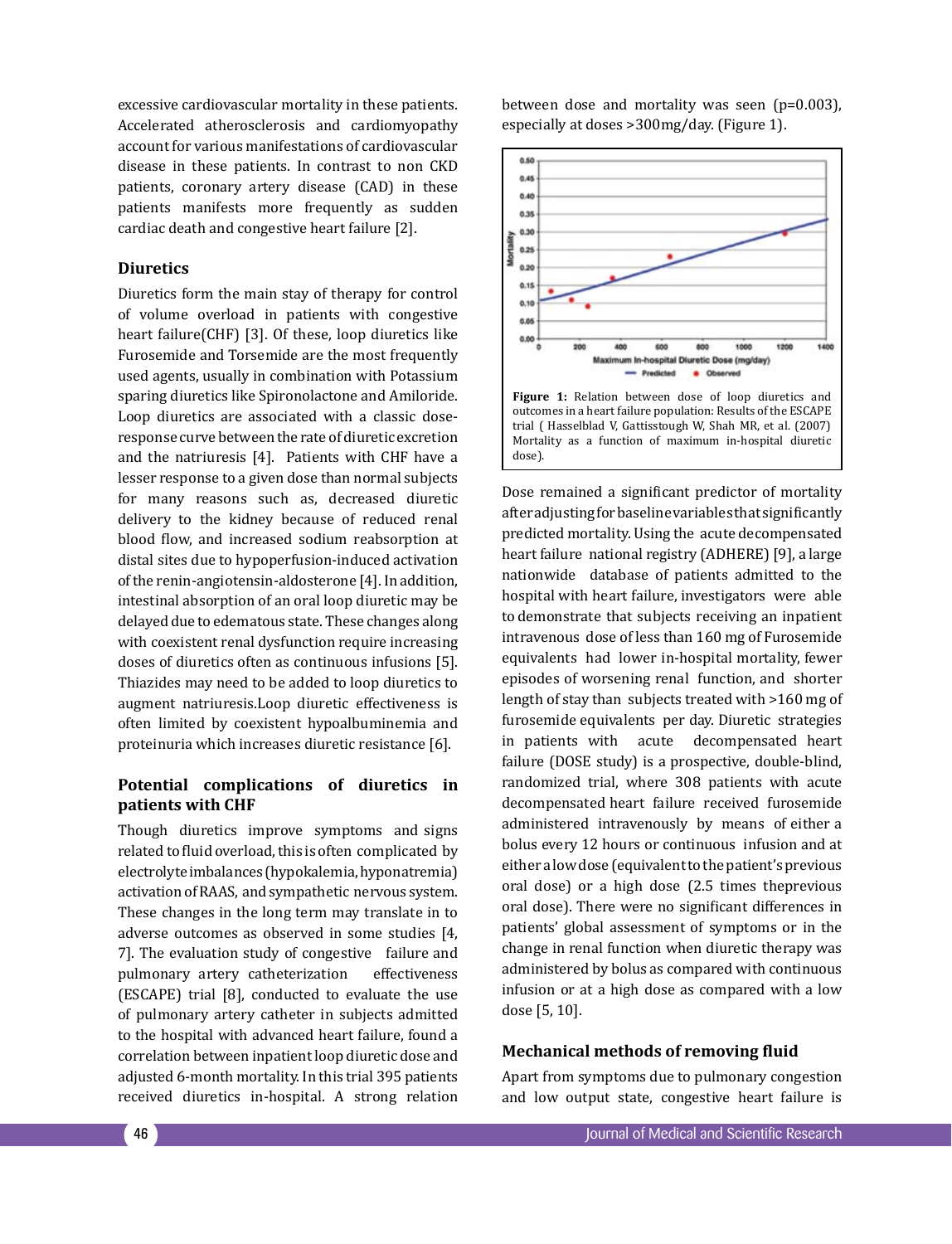often complicated by fluid accumulation in the abdomen leading to ascites. This is often worsened by coexistantnephrotic state due to underlying nephropathy and impaired glomerular filtration rate (GFR) adding to the respiratory compromise1. These are the patients who usually exhibit diuretic resistance [6].

### **Paracentesis**

Removal of ascitic fluid by percutaeneous needle leads to marked improvement in symptoms due to reduction in intra-abdominal pressures and consequent improvement in renal function.This has been observedby Mullens et al. [11] in a small group of patients at the Cleveland clinic. In this study the renal and hemodynamic profiles of 9 consecutive, volume-overloaded subjects with acute decompensated heart failure (ADHF) andelevated intra-abdominal pressure (IAP), refractory to intensive medical therapy, were prospectively collected. All subjects experienced progressive elevation of serum creatinine and IAP in response to intravenous loop diuretics. Within 12 hours after mechanical fluid removal via paracentesis (n=5, mean volume removed 3187±1772 mL) or ultrafiltration (n=4, mean volume removed 1800±690 mL), there was a significant reduction in IAP (from 13±4 mm Hg to  $7\pm2$  mm Hg, P=.001), with corresponding improvement in renal function (serum creatinine from  $3.4 \pm 1.4$  mg/dL to  $2.4 \pm 1.1$  mg/dL, P=.01) without significantly altering any hemodynamic measurement. But given the chronic and recurrent nature of the underlying condition, repeated usage of paracentesis in these patients is not without the attendant risks of infection and possible fluid leaks.

## **Peritoneal dialysis**

This modality has been conventionally used as a form of renal replacement therapy for patients with end stage renal disease ever since described byNolph et al. [12]. In this technique, a fluid (dialysate) of known composition is infused in to the abdomen through a soft catheter (Tenckoff) inserted in to the peritoneal cavity through a subcutaneous tunnel made in the anterior abdominal wall. Transport ofsolutes happens across the semi-permeable peritoneal membrane through the ultra-pores in themembrane [12]. (Figure 2)



Ultrafiltration in thisprocesshappens due to the osmotic gradient exerted by hypertonic glucose in the peritoneal dialysis (PD) fluid. Given the compromised hemodynamic status of these patients with cardiorenal syndrome and the relatively noninvasive nature of the peritoneal dialysis, many patients with CRS have underwent peritoneal dialysis with good clinical outcomes as early as 1960s. Cairns KB 1968 , Mailloux LU [13]. In A single centre, prospective but non-randomized study in 20 patients with severe congestive heart failure, refractory to optimal pharmacological therapy [New York Heart Association (NYHA), class IV] was performed between 2000 and 2003 byGotloib et al. [14]. These patients had a baseline glomerular filtration rate of 14.84±3.8ml/min. For all patients, the baseline ejection fraction was <35% (31.2±4.7%). Patients were treated initially by 2–5 sessions of continuous veno-venous haemofiltration (CVVH) or sequential haemofiltration (SHF). Automated peritoneal dialysis (APD) was started after implantation of a Tenckhoff catheter with three APD sessions/week (8h each), with 15–20 l of dialysis fluid (PDF) per session. After 1 year of follow-up, all patients showed haemodynamic improvement: significant improvement of left cardiac work index, reduction of the systolic times, lower thoracic fluid contents, as well as a regression from NYHA class IV to class I. Need for hospitalization for CHF decreased from 157 to 13 days. Similarly Cnossenet al. [15] reported an acute rescue treatment of patients with treatment refractory heart failure. Functional improvement has been observed with the use of PD. However, fluid removal is less predictable compared with continuous haemofiltration therapies. Austin J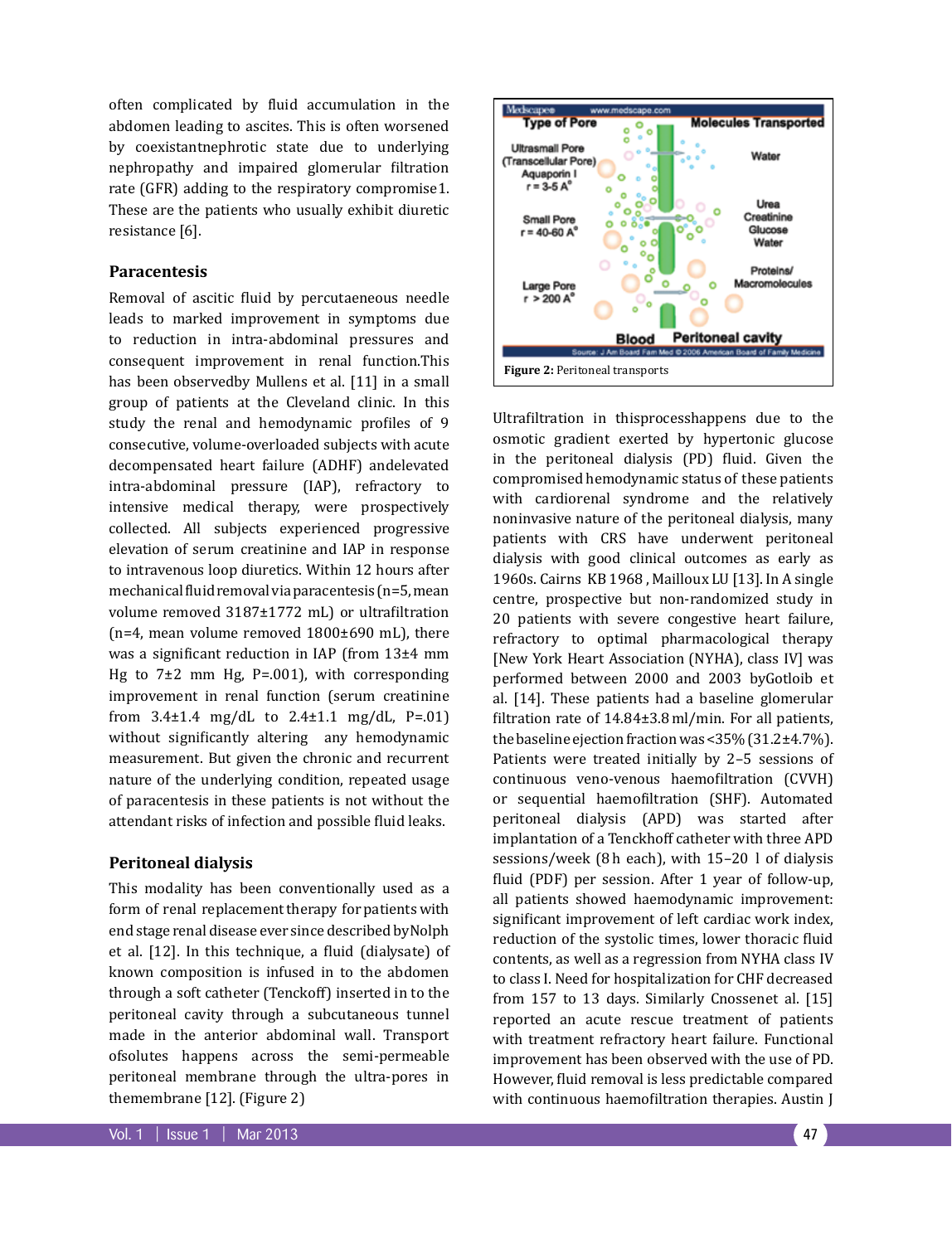Stack et al. [16] have compared the survival data in patients with ESRD treated by either of the modalities (HD, PD), from the National incidence data on 107,922 new ESRD patients from the Center for Medicare and Medicaid Services (CMS). These data suggest that peritoneal dialysis may not be the optimal choice for new ESRD patients with CHF perhaps through impaired volume regulation and worsening cardiomyopathy.

Despite these conflicting data PD still remains an important therapeutic option to expedite fluid and azotemic control in patients with cardiroenal syndrome, particulrly in the chronic setting than the acute decompensated state, when ultrafiltration/ aquapheresis is more appropriate.

# **Ultrafiltration/aquqpheresis/ hemofiltration/dialysis**

Though these terms are often used to describe the extracorporeal removal of fluid in these patients, they actually indicate specific processes.

Ultrailtration or aquapheresis indicates removal of only fluid from the patient down the pressure gradient created by the machine(Figure 3).



In hemofiltration the plasma ultrafiltrate is replaced by the substitution fluid of physiologic composition, ml per min. In the latter method, apart from fluid, solutes are removed by convection at isoosmolar

concentration. In dialysis, apart from pressure driven UF, solutes pass to and fro in to the blood and the dialysate down their 'concentration gradients driven by osmotic forces (Figure 4).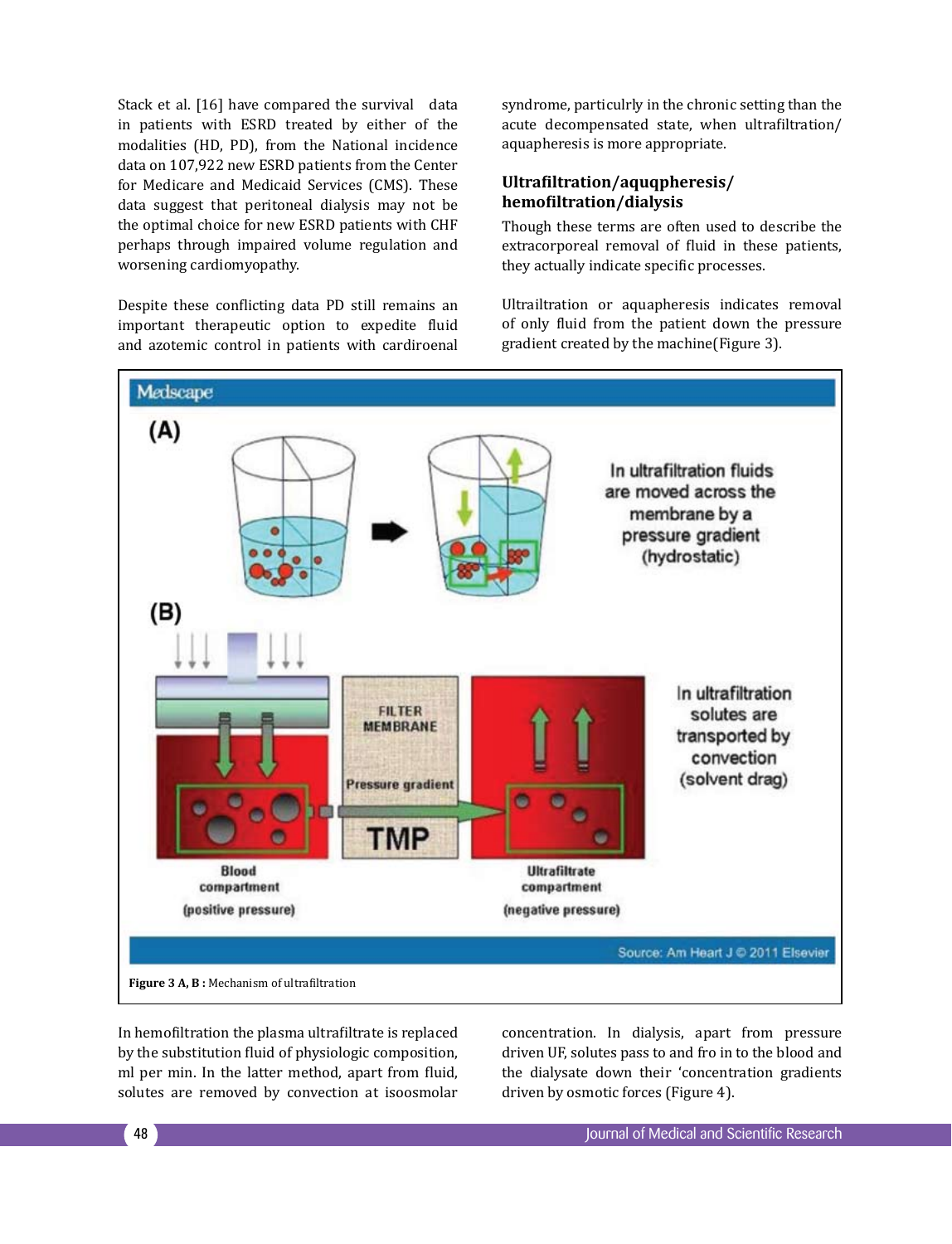

Fluid overload was treated in Patients with refractory CHF using the conventional dialysis machines and vascular access using the double lumen central venous dialysis catheters [17]. This has to be performed by trained dialysis technicians often in the setting of ICU. The extracorporeal volume of blood is usually around 200-250 ml and the blood flow is around 250-300 ml/min. These patients usually have difficulty in tolerating these regimens which are more suited for the conventional HD patient. Hence in these patients the blood flow rates are usually decreased, but flow rates below 100 ml/min are difficult to achieve in these machines. Costanzo al. [18] has described role ofultrafiltration initiated within 4.7±3.5 h of hospitalizationand before IV diuretics were administered in 20 heart failure patients with volumeoverload and diuretic resistance. UF was achieved using peripheral venous cannulation. Re-evaluation was done at each hospital day, at 30 days, and at 90 days. A total of 8,654±4,205 ml were removed with ultrafiltration. Twelve patients (60%) were discharged in 3 days. One patientwas readmitted in 30 days. Weight (p=0.006), Minnesota livingwith heart failure scores  $(p=0.003)$ , and Global Assessment  $(p=0.00003)$ improved after ultrafiltration and at 30 and 90 days. Median B-type natriuretic peptide levels decreased afterultrafiltration (from 1,230 pg/ml to 788 pg/ ml) and at 30 days (815 pg/ml) (p=0.035). Blood pressure, renal function, andmedications were unchanged. Now portable dedicated machines for prolonged ultrafiltration are available. They can used in non-dialysis areas and they function at low blood flow rates (40-50 ml/min) permitting use of

peripheral venous access. They have been used in various clinical trials (19).

The UNLOAD (19) trial is the firstprospective, randomized and controlled study that enrolled 200 patients at as many as 20 U.S. clinical sites. In this trial, patients with heart failure were randomized to receive either intravenous diuretics or aquapheresis/ultrafiltration. Uf rate was upto 500 mls/min using peripheral venous access and a portable ultrafiltration system. After 48 hours, patients receiving aquapheresis had the following results (Table 1).

K=potassium; ED=emergency department

- $\bullet$  38 % greater weight loss over standard care
- 28 % greater net fluid loss over standard care
- Equal improvement in dyspnea score ninety days after hospital discharge, patients receiving aquapheresis showed
- 43% reduction in patients requiring rehospitalizations for heart failure over standard care
- 50% reduction in the total number of rehospitalizations for heart failure over standard care
- 52% reduction in emergency department or clinic visits over standard care
- 63% total reduction in days re-hospitalized for heart failure over standard care

This study suggests that aquafiltration is an alternative therapy for hospitalized patients with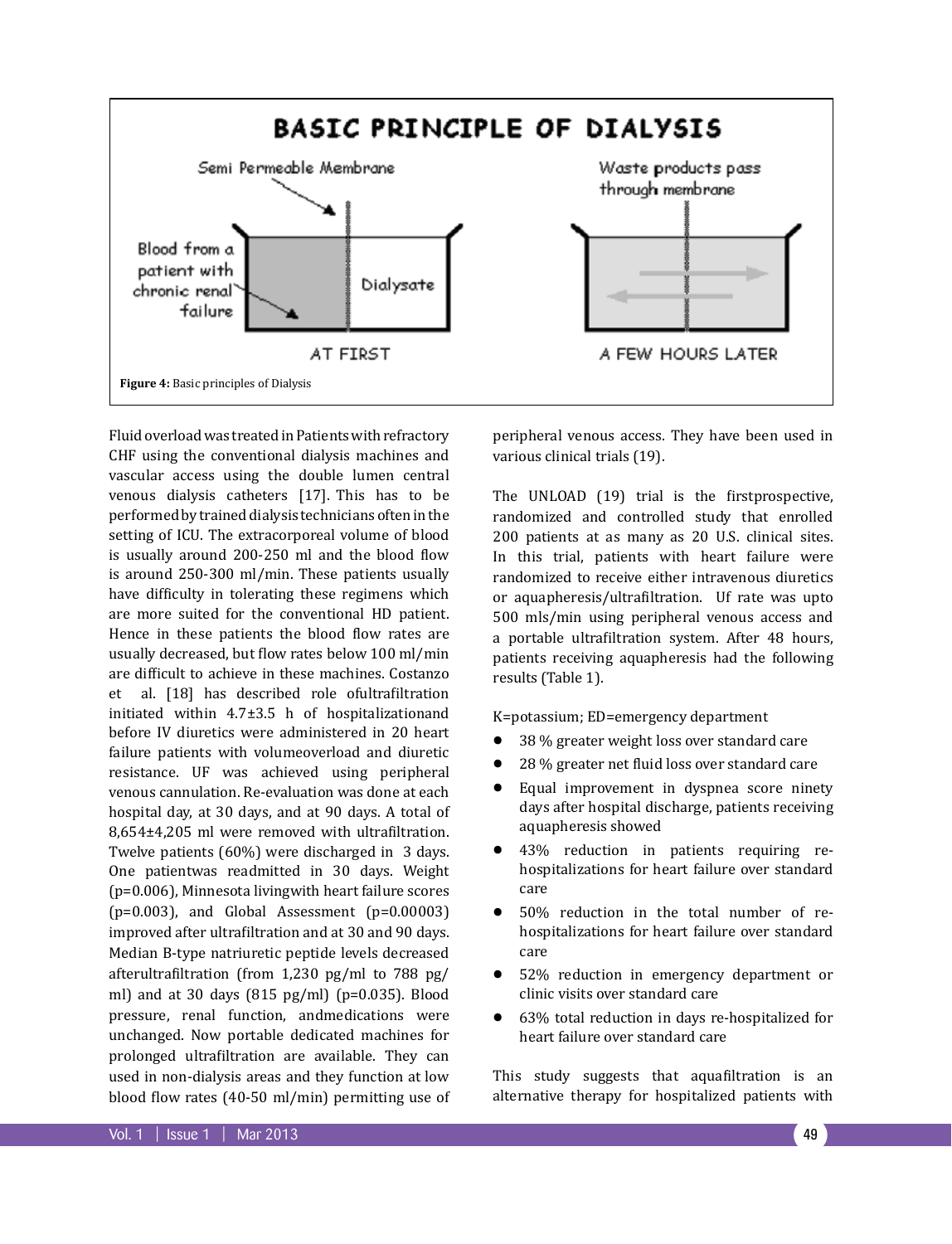| End points                               | Ultrafiltration | Diuresis     | p     |
|------------------------------------------|-----------------|--------------|-------|
| 48 hours                                 |                 |              |       |
| Weight loss, primary end point (mean kg) | $5.0, n=83$     | $3.1,n=84$   | 0.001 |
| Dyspnea score, primary end point (mean)  | $6.4$ , n=80    | $6.1$ , n=83 | 0.35  |
| Net fluid loss (mean L)                  | 4.6             | 3.3          | 0.001 |
| $K<3.5$ mEq/L $(\%)$                     | 1               | 12           | 0.018 |
| Need for vasoactive drugs (%)            | 3               | 13           | 0.015 |
| 90 days                                  |                 |              |       |
| Rehospitalization (%)                    | 18              | 32           | 0.022 |
| Rehospitalization days (mean)            | 1.4             | 3.8          | 0.022 |
| Unscheduled office/ED visits (%)         | 21              | 44           | 0.009 |

**Table 1:** Primary and secondary end points, ultrafiltration vs standard diuresis in UNLOAD trial

heart failure that may be more effective than standard therapy.

Rate of fluid removal is always a matter of concern in these patients as they are prone to hypotension during the procedure due to myocardial dysfunction and autonomic neuropathy. Such episodes may further compromise the renal function. Hence the rate of ultrafiltration should match the rate of vascular refill from the interstitial compartment. While on most studies the UFR varied from 100 -500 ml/min, the magnitude of elevation of serum creatinine was greater (>0.5mg/dl) in those patients with higher UF rates (325±117mls/hr for 37.5±24.7 hrs)(20).

## **Conclusion**

Ultrafiltration can be a safe and effective way of treating fluid overload in patients with CHF particularly in those with coexistent CKD and diuretic resistence. This is accompanied by fewer complications like activation of SNS, RAAS and worsening of renal failure. Both conventional methods of UF as in dialysis or the newer dedicated ultrafiltration devices using peripheral venous access

can be employed to relieve congestive symptoms in these patients.

#### **References**

- 1. Ronco C, Haapio M, House AA, Anavekar N, Bellomo R. Cardiorenal syndrome. J Am Coll Cardiol 2008, 52(19):1527-39.
- 2. Foley RN, Parfrey PS, Sarnak MJ. Epidemiology of cardiovascular disease in chronic renal disease. J Am SocNephrol 1998, 9:S16-23.
- 3. Brater DC, Day B, Burdette A, Anderson S. Bumetanide and furosemide in heart failure. Kidney Int 1984, 26(2):183- 189.
- 4. Ikram H, Chan W, Espiner EA, Nicholls MG. Haemodynamic and hormone responses to acute and chronic frusemide therapy in congestive heart failure. Clin Sci 1980, 59(6):443-9.
- 5. Dormans TP, Van meyel JJ, Gerlag PG, Tan Y, Russel FG, Smits P. Diuretic efficacy of high dose furosemide in severe heart failure: bolus injection versus continuous infusion. J Am Coll Cardiol 1996, 28(2):376-82.
- 6. Kirchner KA, Voelker JR, Brater DC. Intratubular albumin blunts the response to furosemide-A mechanism for diuretic resistance in the nephrotic syndrome. J Pharmacol Exp Ther 1990, 252(3):1097-101.
- 7. Francis GS, Benedict C, Johnstone DE, et al. Comparison of neuroendocrine activation in patients with left ventricular dysfunction with and without congestive heart failure. A substudy of the Studies of Left Ventricular Dysfunction (SOLVD). Circulation 1990 82(5):1724-9.